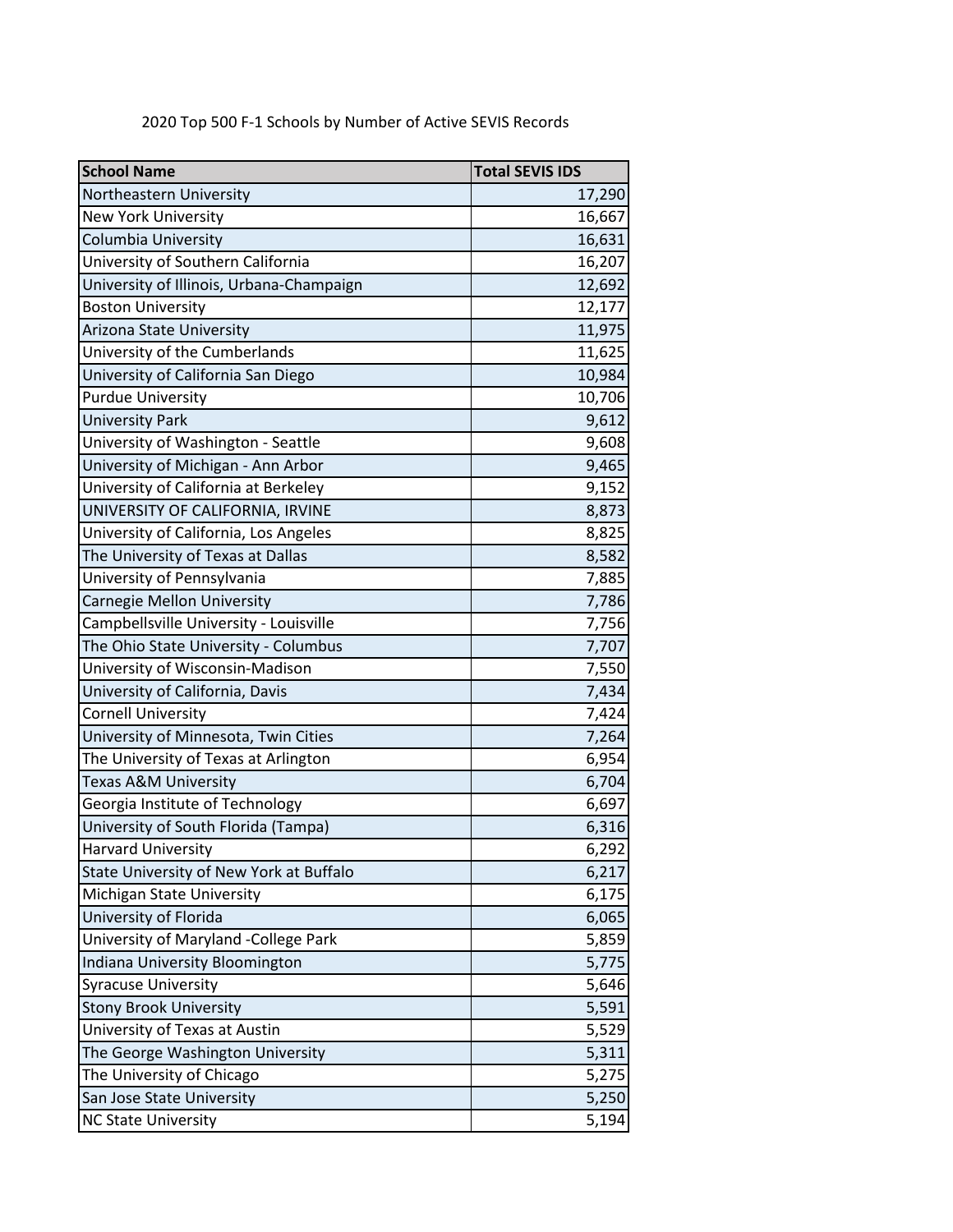| Harrisburg University of Science & Tech  | 5,127 |
|------------------------------------------|-------|
| University of Illinois at Chicago        | 5,120 |
| <b>Stanford University</b>               | 4,983 |
| Duke University & Health Sys.            | 4,944 |
| <b>NYU Brooklyn</b>                      | 4,920 |
| Northwestern University                  | 4,784 |
| University of Houston                    | 4,668 |
| University of California, Santa Barbara  | 4,634 |
| Massachusetts Institute of Technology    | 4,573 |
| University of Rochester                  | 4,531 |
| University of Arizona                    | 4,470 |
| <b>System Administration Office</b>      | 4,459 |
| <b>Greenwich Village Campus</b>          | 4,457 |
| Academy of Art University                | 4,385 |
| Washington University in St. Louis       | 4,332 |
| University of Cincinnati                 | 4,190 |
| <b>Main Campus</b>                       | 4,132 |
| <b>Oregon State University</b>           | 4,020 |
| Iowa State University                    | 4,004 |
| University of Massachusetts Amherst      | 4,003 |
| Modesto A. Maidique Campus               | 3,953 |
| University of Pittsburgh                 | 3,877 |
| Stevens Institute of Technology          | 3,760 |
| <b>Yale University</b>                   | 3,722 |
| <b>Coral Gables</b>                      | 3,682 |
| University of North Texas                | 3,679 |
| <b>SCAD Savannah</b>                     | 3,599 |
| Rutgers-New Brunswick/undergraduate      | 3,560 |
| University of Colorado Boulder           | 3,519 |
| <b>AUBURN UNIVERSITY</b>                 | 3,518 |
| Santa Monica College                     | 3,461 |
| <b>Temple University</b>                 | 3,438 |
| Johns Hopkins University-Homewood Campus | 3,432 |
| Fairfax                                  | 3,416 |
| <b>Storrs</b>                            | 3,353 |
| Rochester Institute of Technology        | 3,259 |
| <b>Drexel University</b>                 | 3,184 |
| Georgia State University                 | 3,130 |
| University of Central Florida            | 3,124 |
| University of Utah                       | 3,122 |
| New England College - Henniker Campus    | 3,076 |
| University of Delaware                   | 3,035 |
| <b>School of Visual Arts</b>             | 3,030 |
| Charlottesville                          | 3,013 |
| Rutgers-New Brunswick/graduate           | 2,965 |
| California State University Fullerton    | 2,853 |
| University of Nebraska-Lincoln           | 2,844 |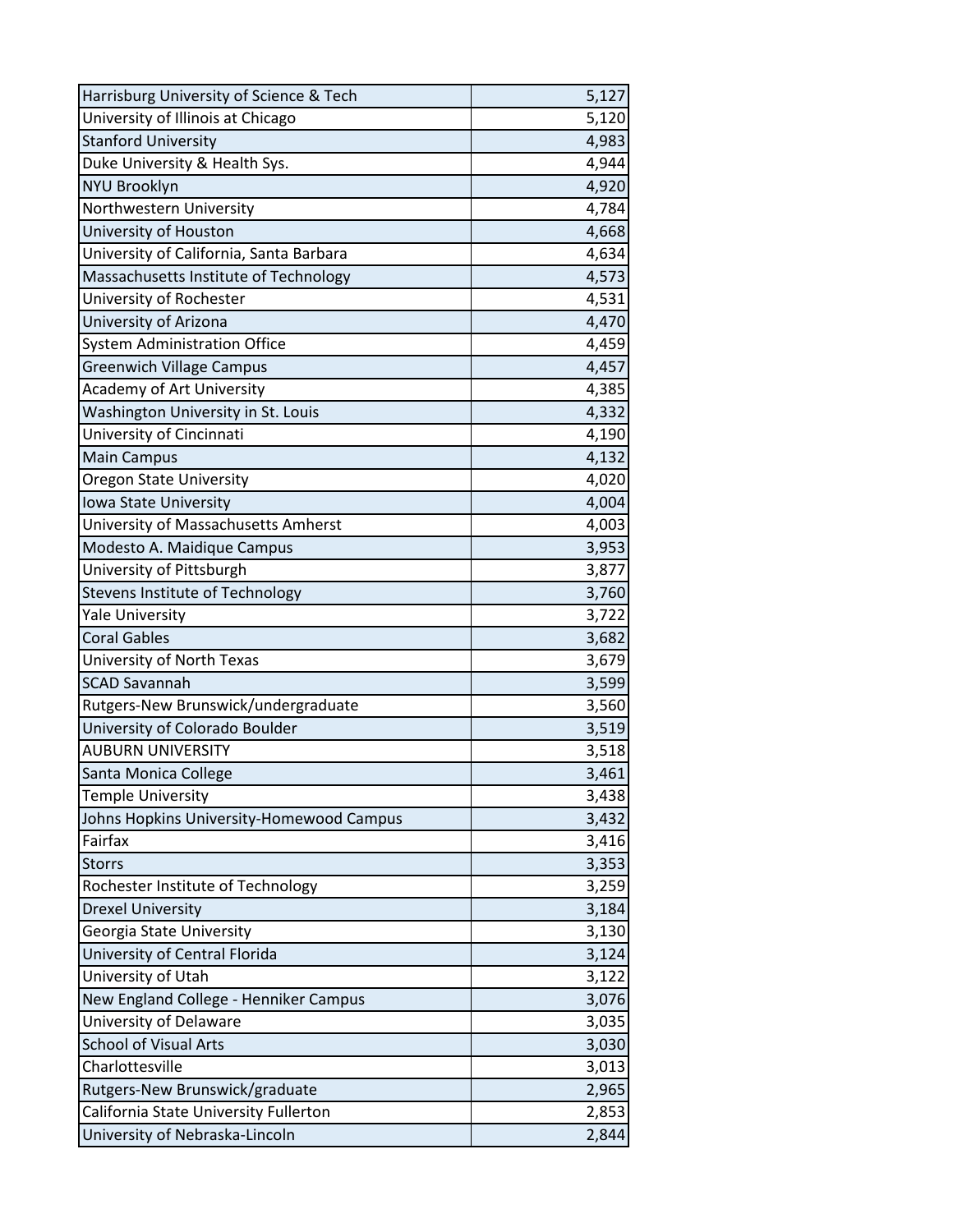| <b>Texas Tech University</b>             | 2,838 |
|------------------------------------------|-------|
| Case Western Reserve University          | 2,821 |
| State University of NY at Binghamton     | 2,820 |
| New Jersey Institute of Technology       | 2,815 |
| <b>Emory University</b>                  | 2,784 |
| <b>UCLA-Extension</b>                    | 2,741 |
| Miami University                         | 2,722 |
| Fordham University - Lincoln Center      | 2,650 |
| Bernard M. Baruch College                | 2,598 |
| University of California, Riverside      | 2,594 |
| The University of Iowa                   | 2,588 |
| San Diego State University               | 2,529 |
| Univ. of North Carolina at Charlotte     | 2,515 |
| Graduate School                          | 2,461 |
| The American University                  | 2,437 |
| University of California, Santa Cruz     | 2,410 |
| <b>Georgetown University Main Campus</b> | 2,384 |
| Fort Collins, Colorado                   | 2,381 |
| <b>Princeton University</b>              | 2,371 |
| PACE UNIVERSITY-NEW YORK CITY            | 2,340 |
| University of North Carolina Chapel Hill | 2,337 |
| The University of Georgia at Athens      | 2,326 |
| Washington State University: Pullman     | 2,314 |
| Berkeley Extension International Center  | 2,299 |
| Pratt Brooklyn                           | 2,299 |
| <b>Rice University</b>                   | 2,259 |
| <b>Brown University</b>                  | 2,242 |
| Lawrence Campus                          | 2,237 |
| Cranwell International Center- ugrad     | 2,203 |
| ASA College - Manhattan Extension Center | 2,193 |
| <b>Boston College</b>                    | 2,161 |
| University of Oregon                     | 2,122 |
| Kent                                     | 2,114 |
| University of South Carolina-Columbia    | 2,109 |
| Florida State University                 | 2,084 |
| Oklahoma State University                | 2,082 |
| Rensselaer Polytechnic Institute         | 2,080 |
| The University of Toledo - Main Campus   | 2,078 |
| University of Massachusetts Boston       | 2,037 |
| <b>Berklee College of Music</b>          | 2,026 |
| Southern Methodist University            | 2,026 |
| West Virginia University, Morgantown     | 2,021 |
| De Anza College                          | 2,010 |
| Brigham Young University - Provo         | 2,005 |
| <b>Brandeis University</b>               | 2,004 |
| Indiana U Purdue U Indianapolis          | 1,995 |
| WESTERN MICHIGAN UNIVERSITY              | 1,993 |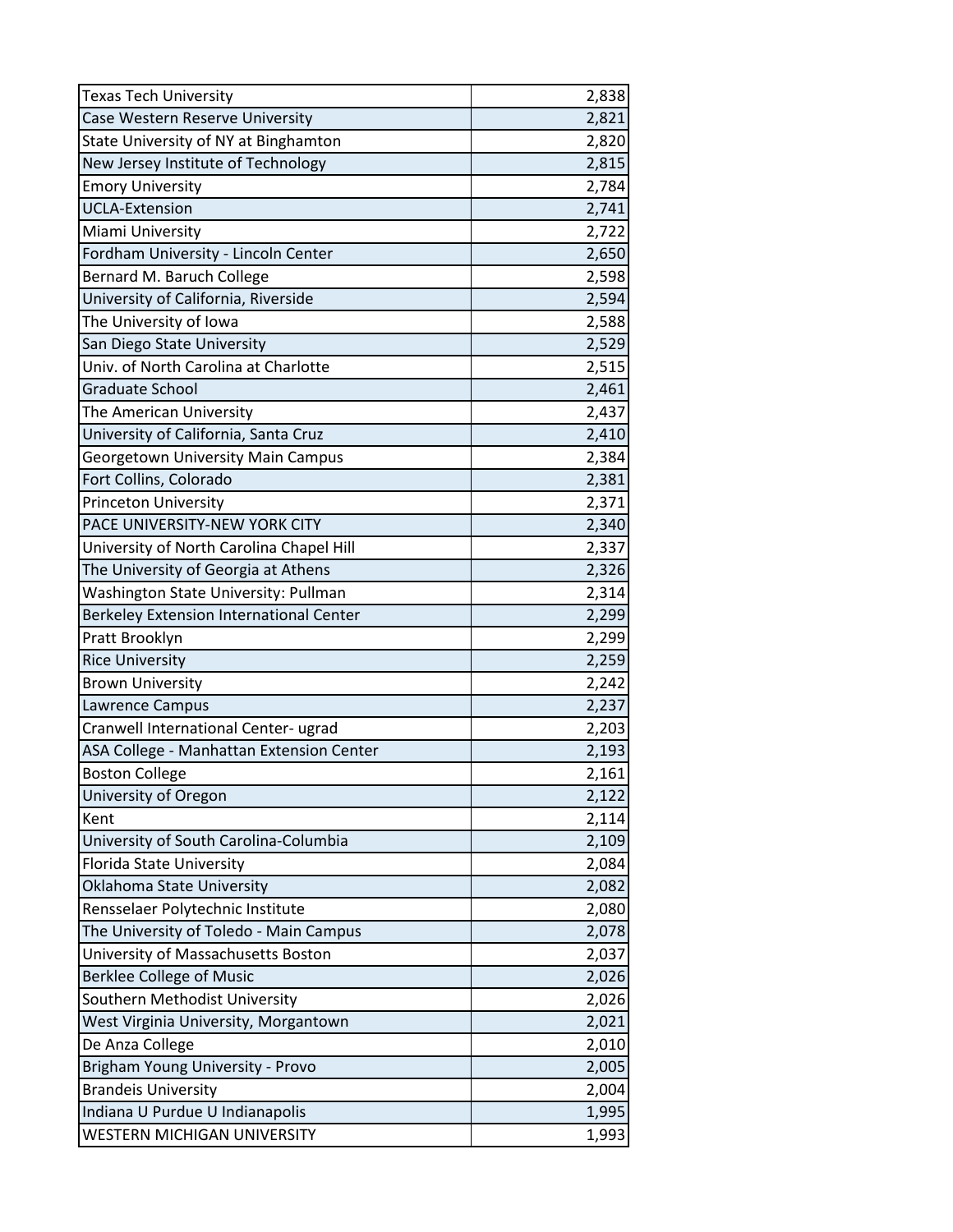| California State University Long Beach      | 1,992 |
|---------------------------------------------|-------|
| California State University, Northridge     | 1,984 |
| Brigham Young University - Idaho            | 1,961 |
| Florida Institute of Technology             | 1,925 |
| Intl Grad Admissions/Wayne State Univ       | 1,901 |
| Norman                                      | 1,896 |
| University of Texas at El Paso              | 1,894 |
| Louisiana State University - Baton Rouge    | 1,890 |
| <b>Portland State University</b>            | 1,887 |
| University of San Francisco                 | 1,880 |
| University at Albany, State Univ. of NY     | 1,878 |
| Texas A&M University-Kingsville             | 1,873 |
| The Vanderbilt University                   | 1,862 |
| <b>Westcliff University - Irvine Campus</b> | 1,839 |
| University of Notre Dame du Lac             | 1,835 |
| University of Missouri-Columbia             | 1,814 |
| Rutgers-Newark                              | 1,808 |
| <b>Missouri Innovation Campus</b>           | 1,805 |
| University of Kentucky                      | 1,763 |
| Kansas State University                     | 1,737 |
| <b>Cleveland State University</b>           | 1,715 |
| Worcester Polytechnic Institute             | 1,708 |
| <b>Charlestown Campus</b>                   | 1,703 |
| <b>Suffolk University</b>                   | 1,700 |
| <b>Wichita State University</b>             | 1,698 |
| <b>Clemson University</b>                   | 1,695 |
| University of Dayton                        | 1,688 |
| Hult International Business Sch: Boston     | 1,686 |
| Minnesota State University, Mankato         | 1,681 |
| University of Missouri-Kansas City          | 1,669 |
| San Francisco State University (SFSU)       | 1,643 |
| <b>New Castle</b>                           | 1,626 |
| The University of Alabama                   | 1,610 |
| University of Arkansas                      | 1,591 |
| University of Massachusetts Lowell          | 1,530 |
| New York Film Academy- Los Angeles          | 1,523 |
| NYIT - Manhattan Campus                     | 1,520 |
| Northern Illinois University                | 1,509 |
| University of Wisconsin Milwaukee           | 1,500 |
| Hult International Business Sch: SanFran    | 1,497 |
| Tufts University/Medford                    | 1,482 |
| ArtCenter College of Design Hillside Cam    | 1,479 |
| School of the Art Institute of Chicago      | 1,478 |
| St. Cloud State University                  | 1,462 |
| Hanover, NH                                 | 1,436 |
| Daytona Beach Campus                        | 1,431 |
| University of Nevada, Las Vegas             | 1,425 |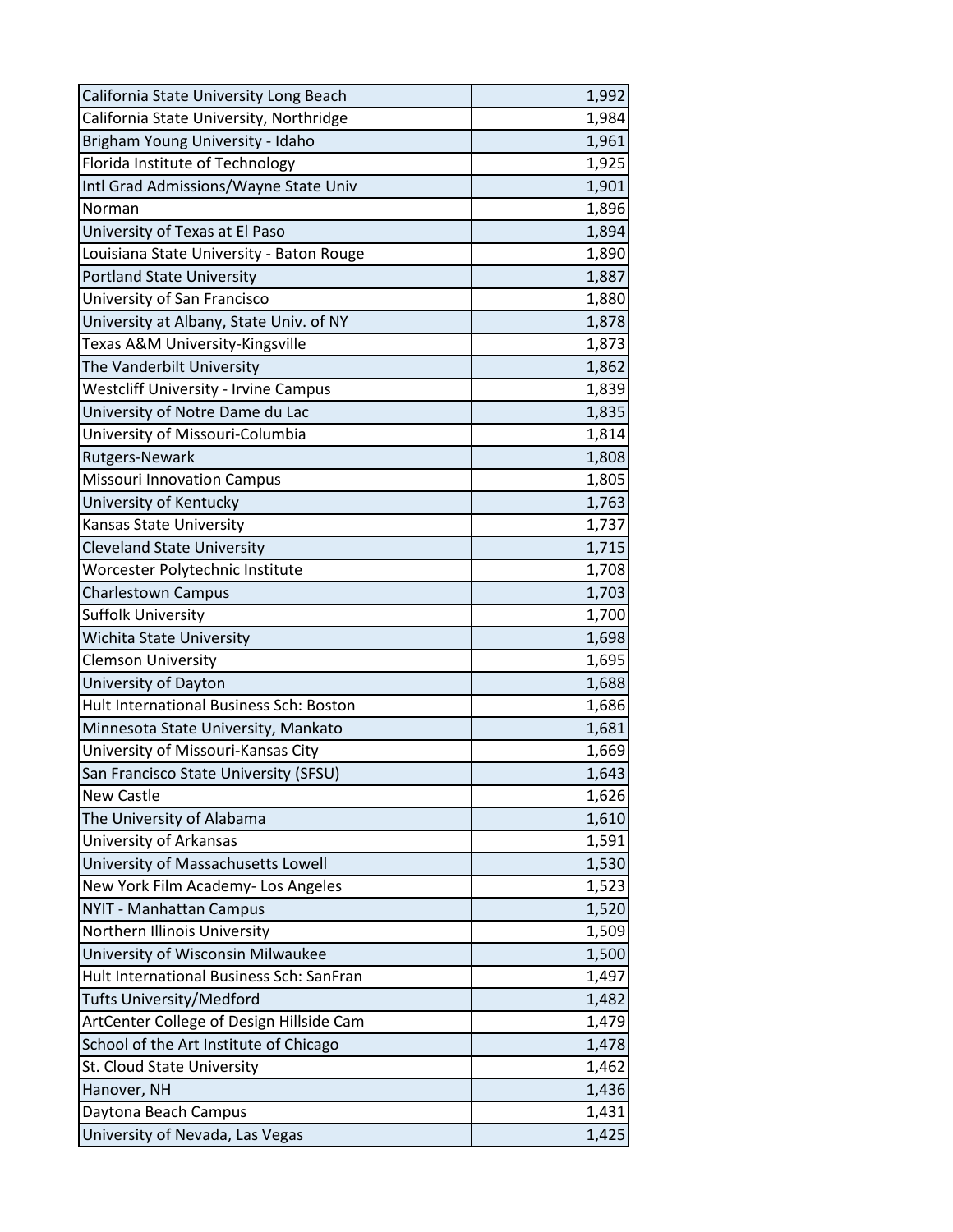| Orange Coast College                      | 1,423 |
|-------------------------------------------|-------|
| EF International Language Schools, Inc.   | 1,420 |
| University of Alabama at Birmingham       | 1,415 |
| <b>Green River College</b>                | 1,414 |
| Maharishi International University        | 1,408 |
| Texas A&M University-Commerce             | 1,405 |
| Teachers College, Columbia University     | 1,382 |
| University of Maryland, Baltimore County  | 1,375 |
| <b>Bentley University</b>                 | 1,369 |
| <b>SANTA CLARA UNIVERSITY</b>             | 1,362 |
| Pepperdine University                     | 1,355 |
| <b>Babson College</b>                     | 1,346 |
| University of Bridgeport                  | 1,330 |
| California State University, East Bay     | 1,328 |
| The University of Tennessee               | 1,320 |
| University of New Haven                   | 1,319 |
| University of Colorado Denver             | 1,318 |
| <b>Carey Business School</b>              | 1,312 |
| Fashion Institute of Technology           | 1,310 |
| University of New Mexico                  | 1,306 |
| Seattle Central College                   | 1,304 |
| Lehigh University                         | 1,302 |
| Zoni Language Center - 34th St. Campus    | 1,301 |
| Monroe College1                           | 1,298 |
| <b>Tulane University</b>                  | 1,283 |
| University of Texas at San Antonio        | 1,273 |
| University of Houston-Clear Lake          | 1,262 |
| Calif. State Polytechnic Univ. Pomona     | 1,257 |
| Michigan Technological University         | 1,246 |
| <b>Clark University</b>                   | 1,244 |
| Missouri State University                 | 1,242 |
| DePaul University - Lincoln Park          | 1,229 |
| Rhode Island School of Design             | 1,229 |
| Virginia Commonwealth University          | 1,217 |
| CALIFORNIA STATE UNIVERSITY, LOS ANGELES  | 1,209 |
| <b>Edmonds College</b>                    | 1,204 |
| University of Hawaii at Manoa             | 1,200 |
| Approach International Student Center, IN | 1,196 |
| Nova Southeastern University              | 1,186 |
| Athens                                    | 1,183 |
| <b>Bellevue College</b>                   | 1,176 |
| <b>Wright State University</b>            | 1,165 |
| <b>University Park Campus</b>             | 1,146 |
| University of Michigan                    | 1,136 |
| Southern Illinois University Carbondale   | 1,134 |
| <b>Boca Raton</b>                         | 1,127 |
| <b>SCAD Atlanta</b>                       | 1,115 |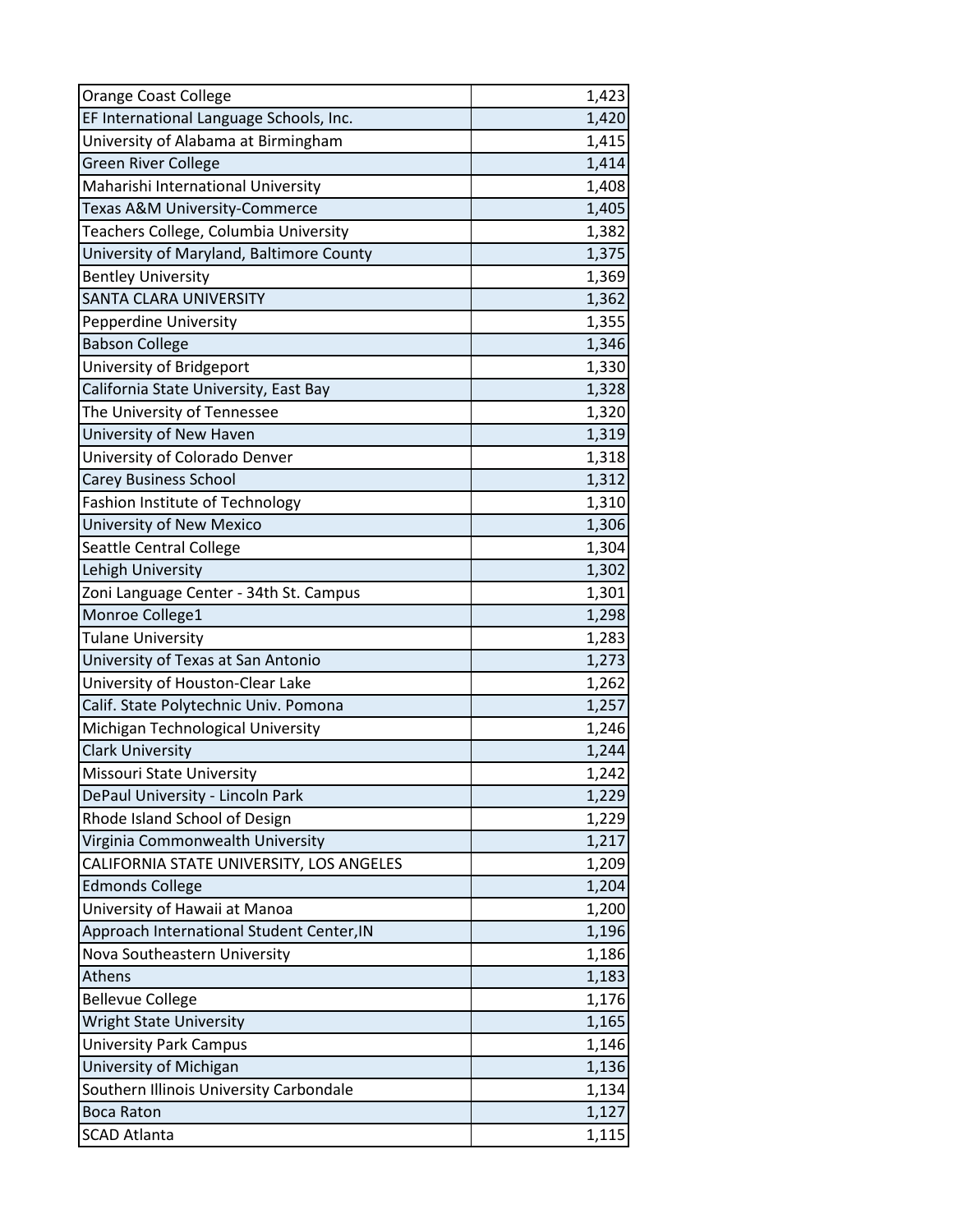| Baylor University (Waco, Texas)              | 1,105 |
|----------------------------------------------|-------|
| The University of Tampa                      | 1,096 |
| Southern Arkansas University                 | 1,087 |
| Spanish-American Institute                   | 1,087 |
| Missouri University of Science and Techn     | 1,085 |
| Hofstra University                           | 1,085 |
| EF International Language Schools            | 1,078 |
| <b>Shoreline Community College</b>           | 1,058 |
| Seattle University                           | 1,049 |
| Diablo Valley College                        | 1,045 |
| Loyola Marymount University                  | 1,044 |
| The University of Akron                      | 1,041 |
| <b>Richland College</b>                      | 1,031 |
| UCI Division of Continuing Education         | 1,025 |
| California College of the Arts               | 1,024 |
| Santa Barbara City College                   | 1,017 |
| New York General Consulting, Inc.            | 1,017 |
| St. John's University - Queens Campus        | 1,012 |
| <b>Lamar University</b>                      | 1,011 |
| Mississippi State University                 | 1,010 |
| <b>Underwood University</b>                  | 999   |
| California Institute of Technology           | 987   |
| Technology Career Services Inc (TCS)         | 985   |
| Borough Of Manhattan Community College       | 984   |
| Saint Louis University                       | 980   |
| <b>International American University</b>     | 972   |
| California State University, Fresno          | 970   |
| Reynolda                                     | 968   |
| <b>Irvine Valley College</b>                 | 961   |
| <b>Ensign College</b>                        | 958   |
| University of Nebraska at Omaha              | 950   |
| University of Illinois at Springfield        | 947   |
| Campus Education/Manhattan                   | 947   |
| The Johns Hopkins Medical Institutions       | 945   |
| San Diego Univ. for Integrative Studies      | 939   |
| South Dakota State University                | 933   |
| Oakland University                           | 923   |
| Hialeah                                      | 915   |
| Northeastern University-Seattle              | 915   |
| <b>New Mexico State University</b>           | 914   |
| Pasadena City College                        | 912   |
| <b>Graduate School and University Center</b> | 911   |
| University of New Hampshire                  | 900   |
| UNIVERSITY OF CENTRAL OKLAHOMA               | 899   |
| Liberty University                           | 883   |
| <b>Manhattan Center</b>                      | 881   |
| DePaul University - Loop                     | 879   |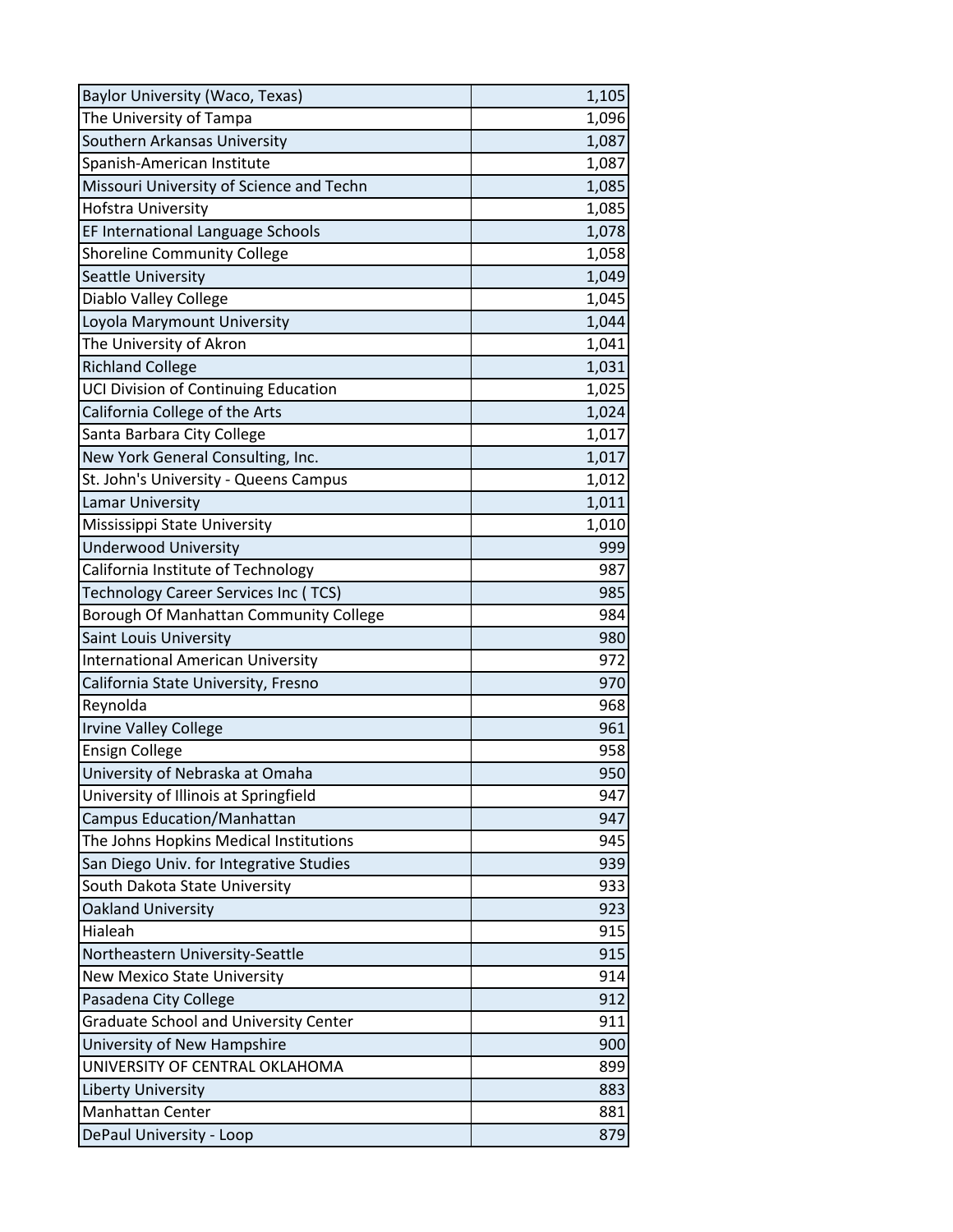| Northwest Missouri State University     | 876 |
|-----------------------------------------|-----|
| <b>St.Charles Campus</b>                | 874 |
| <b>Charlestown Campus</b>               | 868 |
| Central Michigan University             | 861 |
| <b>GENY</b>                             | 860 |
| <b>Full Sail University</b>             | 855 |
| The College of William and Mary         | 848 |
| The University of TX Rio Grande Valley  | 847 |
| Loyola University Chicago               | 845 |
| Adelphi University                      | 845 |
| The University of Memphis               | 843 |
| <b>UTAH VALLEY UNIVERSITY</b>           | 841 |
| San Diego                               | 839 |
| Southeast Missouri State University     | 839 |
| City College of New York                | 837 |
| <b>MCPHS University Boston</b>          | 831 |
| Northern Arizona University             | 830 |
| Lawrence Technological University       | 830 |
| <b>Old Dominion University</b>          | 830 |
| Valencia College - West Campus          | 823 |
| University of the Potomac1              | 821 |
| <b>Colorado School of Mines</b>         | 820 |
| Middle Tennessee State University       | 818 |
| Kennesaw State University               | 816 |
| <b>Bothell</b>                          | 815 |
| Arkansas State University-Jonesboro     | 814 |
| University of Nevada, Reno              | 814 |
| Providence                              | 811 |
| California State University, Sacramento | 807 |
| <b>Metropolitan Campus</b>              | 803 |
| University of San Diego                 | 800 |
| <b>Chicago Campus</b>                   | 799 |
| North Dakota State University           | 793 |
| <b>Annandale Campus</b>                 | 791 |
| University of La Verne                  | 788 |
| <b>Emerson College</b>                  | 778 |
| San Diego State University              | 775 |
| <b>Howard University</b>                | 773 |
| City College of San Francisco           | 767 |
| Midwestern State University             | 767 |
| <b>Bowling Green State University</b>   | 765 |
| <b>Skokie Campus</b>                    | 761 |
| Dallas Baptist University               | 761 |
| University of Wyoming                   | 760 |
| <b>Texas State University</b>           | 759 |
| Old Westbury Campus                     | 758 |
| Lynn University Boca Raton              | 756 |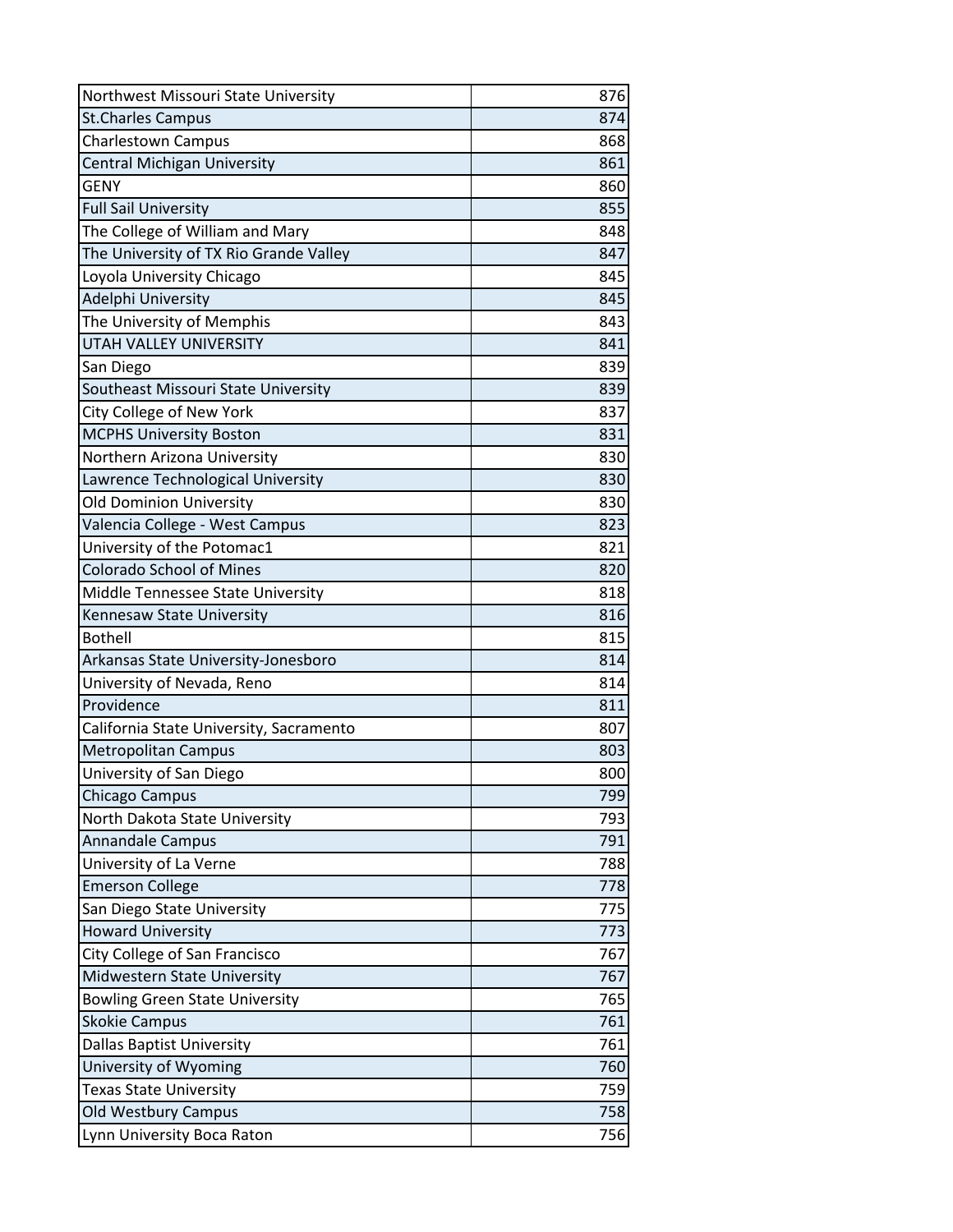| Manhattan English Center                      | 756 |
|-----------------------------------------------|-----|
| <b>Foothill College</b>                       | 750 |
| Southern Utah University                      | 748 |
| University of California, Riverside-Ext       | 747 |
| <b>Andrews University</b>                     | 747 |
| <b>International Technological University</b> | 746 |
| <b>Illinois State University</b>              | 745 |
| Maryland Institute College of Art             | 745 |
| The University of Mississippi                 | 744 |
| Cal State University, San Bernardino          | 739 |
| Mount Holyoke College                         | 726 |
| Penn State Harrisburg                         | 723 |
| <b>Gannon University</b>                      | 712 |
| University of Louisville                      | 706 |
| The University of Vermont                     | 706 |
| <b>CCCCD-Spring Creek Campus</b>              | 704 |
| University of Idaho                           | 701 |
| The University of Tulsa                       | 696 |
| <b>Texas Christian University</b>             | 690 |
| EF International Academy New York             | 684 |
| <b>Grand Canyon University</b>                | 680 |
| Georgetown University Law Center              | 680 |
| <b>Uceda OBT South Campus</b>                 | 676 |
| <b>Graduate Business Learning Center</b>      | 674 |
| Morgan State University                       | 664 |
| LIU Brooklyn                                  | 664 |
| <b>Sacred Heart University</b>                | 662 |
| <b>Stamford Campus</b>                        | 660 |
| Southern New Hampshire University             | 653 |
| FIDM, Los Angeles                             | 651 |
| University of North Dakota                    | 651 |
| Lumos Language School - Salt Lake City        | 648 |
| Eastern Michigan University                   | 647 |
| Kapi`olani Community College                  | 646 |
| <b>Eastern Illinois University</b>            | 644 |
| <b>MAIN</b>                                   | 638 |
| <b>Stanton University</b>                     | 634 |
| EF International Language Schools, Inc.       | 631 |
| St. Paul Campus                               | 627 |
| <b>Chapman University</b>                     | 626 |
| <b>Musicians Institute</b>                    | 626 |
| Queens College                                | 626 |
| University of Louisiana at Lafayette          | 623 |
| University of Massachusetts Dartmouth         | 623 |
| Harvest English Institute - Orlando           | 621 |
| Fiorello H. LaGuardia Community College       | 621 |
| <b>Texas Southern University</b>              | 621 |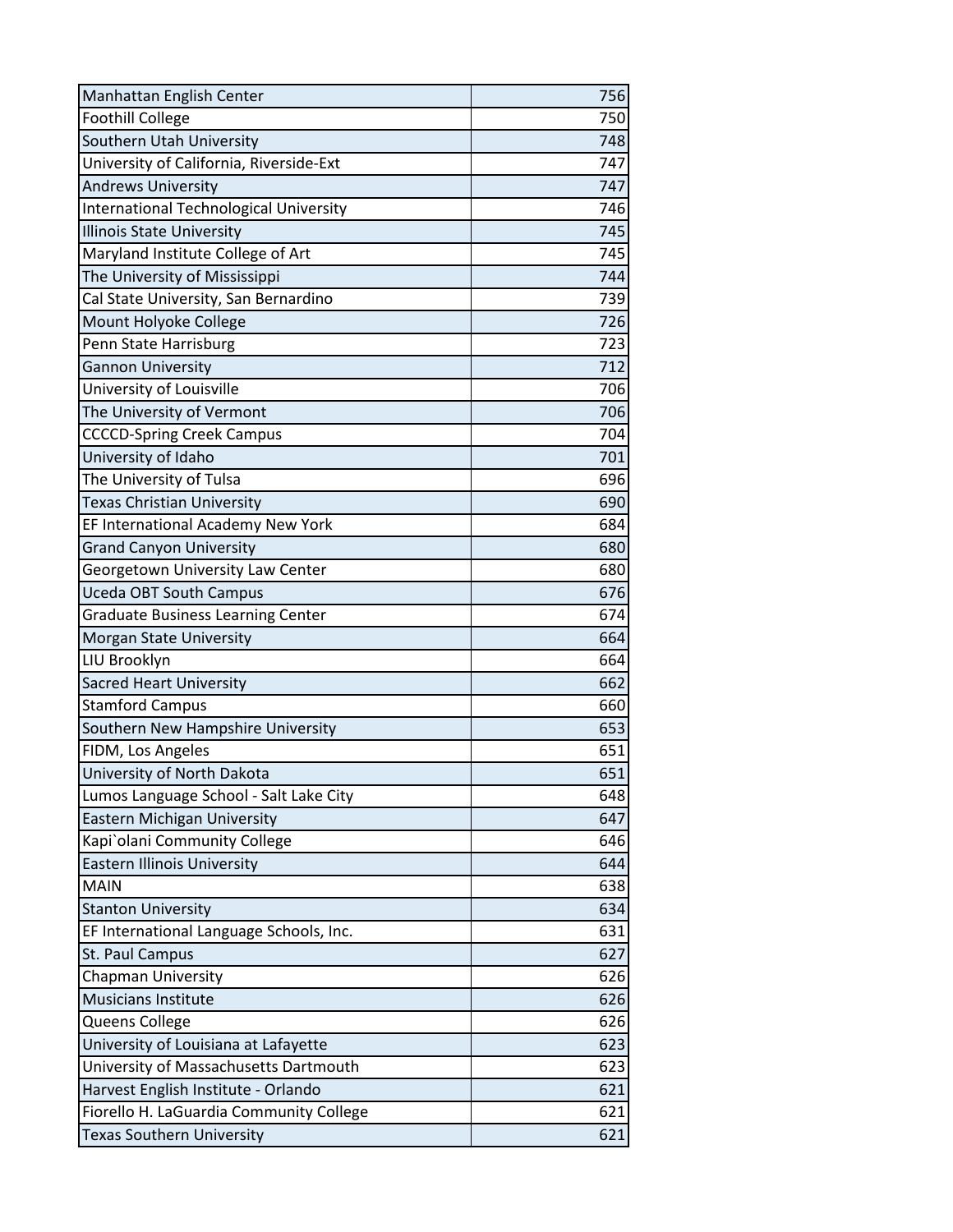| <b>Utah State University</b>                   | 615 |
|------------------------------------------------|-----|
| Mt. San Antonio Community College              | 613 |
| CNA Language School LLC - Orlando              | 613 |
| El Camino Community College                    | 609 |
| Southern Illinois UniversityEdwardsville       | 609 |
| College of San Mateo                           | 606 |
| Manhattan School of Music                      | 606 |
| <b>Catholic University of America</b>          | 605 |
| University of Central Arkansas                 | 604 |
| <b>IGlobal University</b>                      | 604 |
| The Culinary Institute of America              | 602 |
| Minerva Schools at KGI                         | 600 |
| Fordham University - Rose Hill                 | 600 |
| NEW YORK INST. OF ENGLISH AND BUSINESS         | 599 |
| <b>Grossmont College</b>                       | 596 |
| <b>Boston International Academy</b>            | 596 |
| <b>Washington Campus</b>                       | 595 |
| Trine University-Detroit MI Regional Ctr       | 594 |
| Uceda School of Boca Raton Inc.                | 589 |
| Kaplan International - New York                | 584 |
| The Univ. North Carolina at Greensboro         | 580 |
| <b>Lincoln University</b>                      | 575 |
| LISMA Language Center- Manhattan Campus        | 574 |
| A. Hugh Adams Central Campus                   | 573 |
| <b>Purdue University Northwest (Calumet)</b>   | 573 |
| <b>Health Sciences Division</b>                | 573 |
| <b>Duquesne University</b>                     | 573 |
| The University of Hartford                     | 567 |
| South Florida Bible College & Seminary         | 566 |
| Penn State Abington                            | 563 |
| Carnegie Mellon Silicon Valley                 | 562 |
| <b>Western Illinois University</b>             | 561 |
| Calvin University                              | 559 |
| <b>Rock Creek</b>                              | 559 |
| <b>Marymount University Main Campus</b>        | 557 |
| Pensacola Christian College                    | 552 |
| <b>Glendale Community College (California)</b> | 551 |
| <b>Wolfson Campus</b>                          | 549 |
| <b>Hunter College</b>                          | 548 |
| Youngstown                                     | 548 |
| The Univ of Tx Health Sci Ctr at Houston       | 548 |
| <b>Statesboro Campus</b>                       | 545 |
| ASA College-Hialeah                            | 541 |
| <b>Oral Roberts University</b>                 | 541 |
| <b>East Tennessee State University</b>         | 541 |
| The University of Alabama in Huntsville        | 540 |
| Goldey-Beacom College                          | 538 |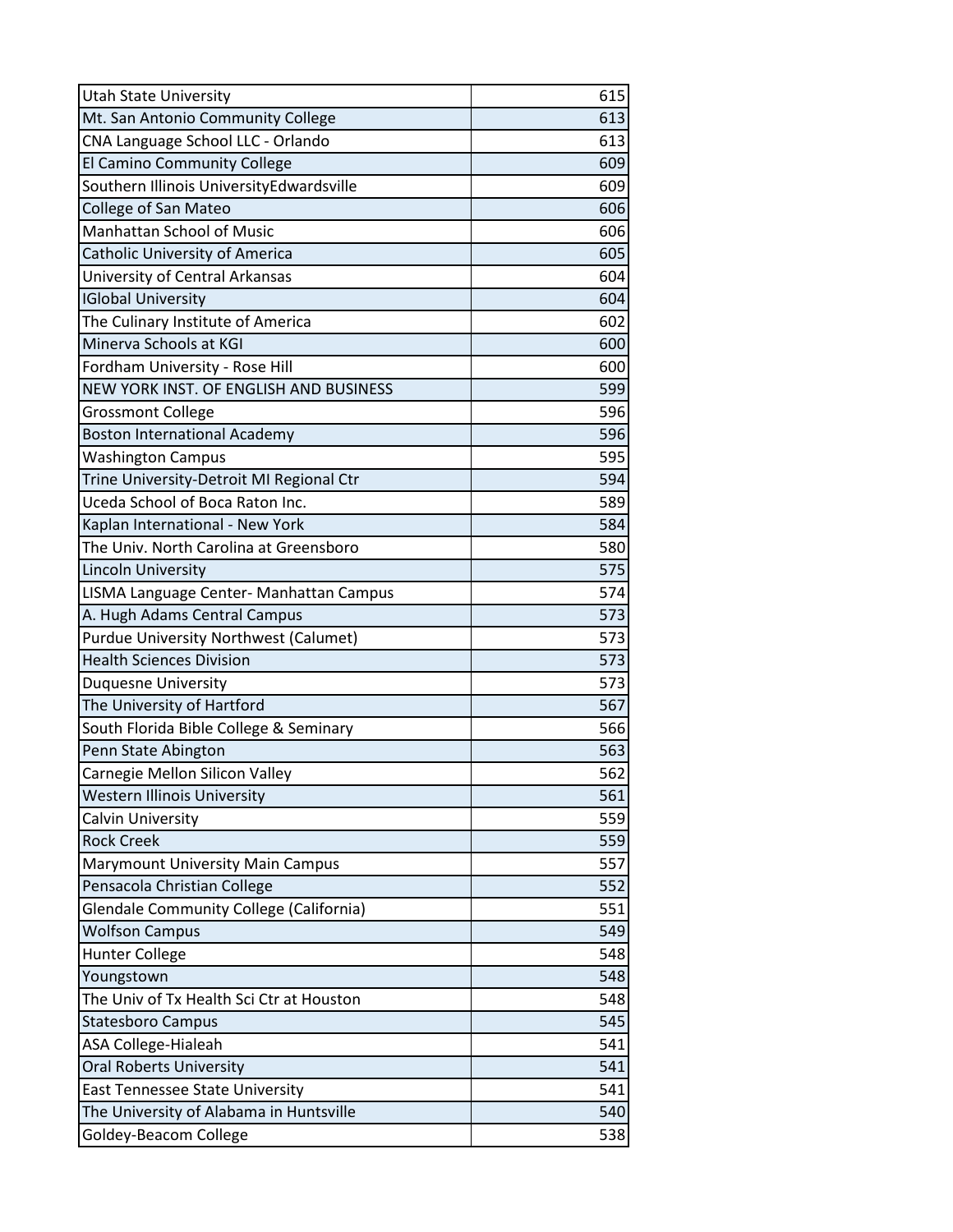| <b>Hattiesburg Campus</b>               | 537 |
|-----------------------------------------|-----|
| Montana State University - Bozeman      | 537 |
| University of the Potomac               | 535 |
| Murray State University                 | 534 |
| WMU College Engineering Applied Science | 534 |
| <b>Citrus College</b>                   | 532 |
| Indiana                                 | 532 |
| <b>Marquette University</b>             | 530 |
| IANGUAGE SYSTEMS INTERNATIONAL-DOWNTOWN | 528 |
| <b>University Campus</b>                | 526 |
| <b>McNeese State University</b>         | 526 |
| University of Maine                     | 526 |
| University of California, Davis         | 525 |
| Villanova University                    | 523 |
| University of the Pacific               | 517 |
| South Seattle College                   | 516 |
| Texas A&M Univeristy - Corpus Christi   | 512 |
| Ottawa University                       | 510 |
| <b>Claremont Graduate University</b>    | 510 |
| Internexus San Diego                    | 509 |
| <b>USC International Academy</b>        | 507 |
| INDIANA INSTITUTE OF TECHNOLOGY         | 507 |
| <b>ATLANTIS UNIVERSITY</b>              | 506 |
| California Institute of the Arts        | 504 |
| <b>Wesleyan University</b>              | 504 |
| <b>CATS Academy Boston</b>              | 503 |
| Indiana State University                | 502 |
| <b>UoNA Main Campus</b>                 | 502 |
| <b>Boise State University</b>           | 501 |
| Central Yeshiva Dormitory (records)     | 500 |
| <b>PACE International Academy</b>       | 500 |
| Campus Education (Midtown)              | 499 |
| ROCKVILLE CAMPUS, MARYLAND              | 498 |
| <b>SCI-Arc</b>                          | 497 |
| CENTRAL PIEDMONT COMMUNITY COLLEGE      | 497 |
| EF International Language Schools, Inc. | 496 |
| Niagara University                      | 496 |
| North Lake College                      | 496 |
| <b>Berkeley City College</b>            | 490 |
| University of Missouri-St. Louis        | 490 |
| Western Kentucky University             | 488 |
| <b>Towson University</b>                | 486 |
| <b>East Central University</b>          | 486 |
| <b>Highline College</b>                 | 486 |
| University of Washington Tacoma         | 484 |
| <b>Bergen Community College</b>         | 483 |
| Saginaw Valley State University         | 482 |